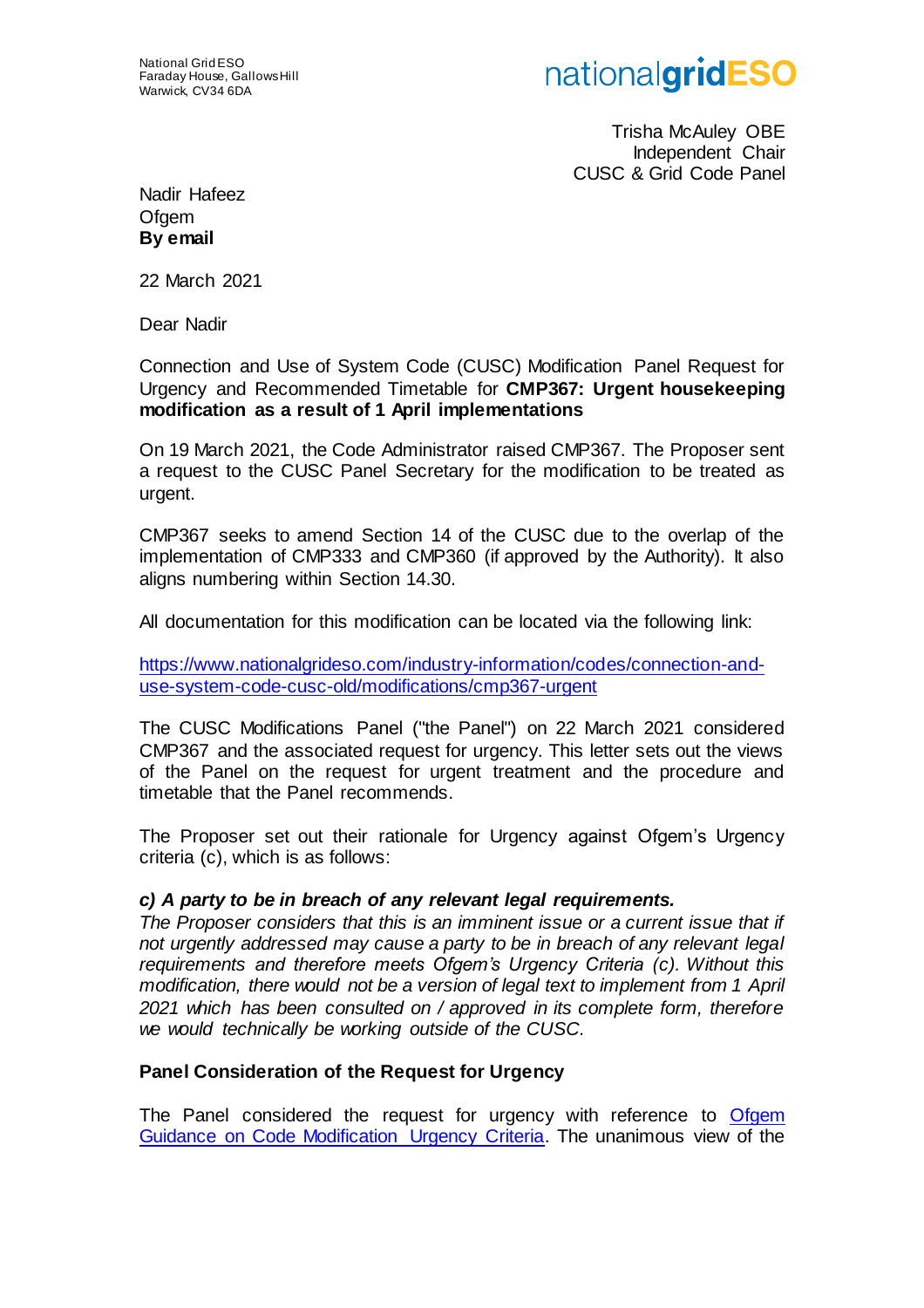

Panel is that **CMP367 does meet** Ofgem's Urgency criteria1. Therefore, the recommendation of the Panel is that **CMP367 should** be treated as an Urgent CUSC Modification Proposal.

Panel members set out their rationale behind this decision:

- Panel members agreed that this was an imminent issue that needs to be resolved before 1 April 2021;
- A Panel member noted that an alternative approach could be that CMP360 is sent back by Ofgem to Panel and Panel simply send an updated Final Modification Report with updated legal text for CMP360 (that includes the legal text CMP367 seeks to introduce). However, the Code Administrator noted that raising CMP367 is more transparent as it is specifically consulting on the text that will be included in CUSC on 1 April 2021 assuming that CMP367 is approved; and
- Some Panel members noted that CMP367 can only be approved if CMP360 is also approved and asked that the Code Administrator Consultation should include commentary on what would happen if CMP360 and CMP367 are both not approved. The Code Administrator agreed to do this.

Panel note that if urgency is required a:

- o Code Administrator Consultation period of less than 15 working days is required; and
- o There would be less than 5 clear working days between publication of the Draft Final Modification Report and Panel's recommendation vote.

Under CUSC Section 8.24.4, we are now consulting the Authority as to whether this Modification is an Urgent CUSC Modification Proposal.

#### **Procedure and Timetable**

j

The Panel discussed an appropriate timetable for CMP367 in the instance that urgency is granted.

The Panel agreed that CMP367 subject to Ofgem's decision on Urgency should follow the attached Code Administrator's proposed timetable (Appendix 1 **Urgent recommendation**).

Please do not hesitate to contact me if you have any questions on this letter or the proposed process and timetable. I look forward to receiving your response

<sup>1</sup> Ofgem's current view is that an urgent modification should be linked to an imminent issue or a current issue that if not urgently addressed may cause:

a) A significant commercial impact on parties, consumers or other stakeholder(s); or

b) A significant impact on the safety and security of the electricity and/or gas systems; or

c) A party to be in breach of any relevant legal requirements.